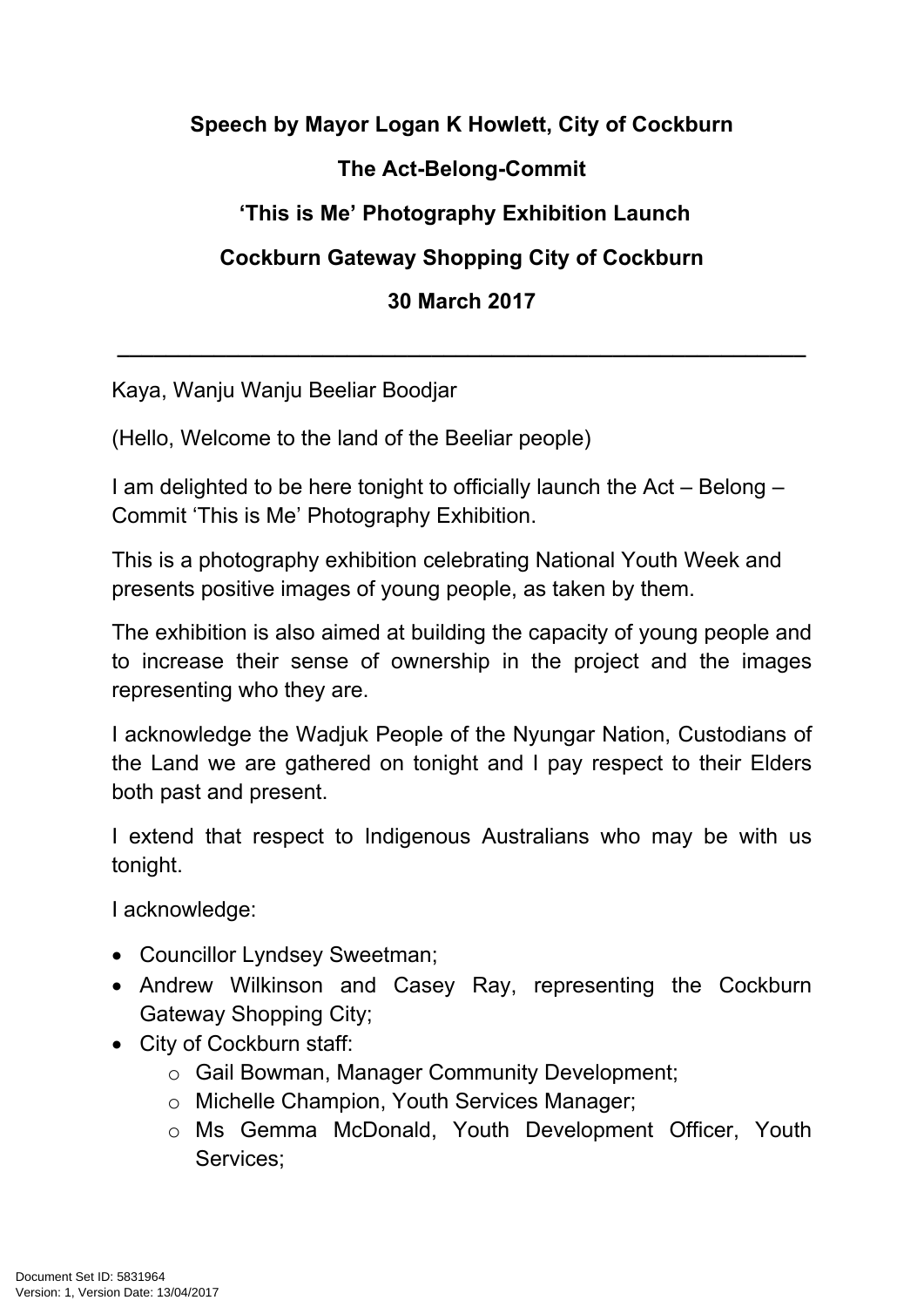- Representatives from the Cockburn Youth Advisory Collective;
- Students involved in exhibiting their work, their parents, grandparents and carers;
- Ladies and gentlemen, girls and boys.

The Act – Belong - Commit 'This is Me' Photography Exhibition' has proudly been sponsored by Healthway in order to promote the Act-Belong-Commit message.'

Act-Belong-Commit is a mental health promotion campaign that encourages individuals to take action to protect and promote their own mental wellbeing.

The A-B-C guidelines for positive mental health provide a simple approach that we can adopt to become more mentally healthy:

**act: keep mentally, physically, socially and spiritually active: take a walk, say g'day, read a book, do a crossword, dance, play cards, stop for a chat...**

**belong: join a book club, take a cooking class, be more involved in groups you are already a member of, go along to community events...**

## **commit: take up a cause, help a neighbour, learn something new, take on a challenge, volunteer...**.

Being active, having a sense of belonging and having a purpose in life all contribute to happiness and good mental health.

Act – Belong – Commit 'This is Me' Photography Exhibition came In response to Gemma McDonald, Youth Development Officer, Youth Services reading the negative comments we primarily receive on social media about young people and the youth centre. Gemma was inspired by similar projects in the cities of Melbourne and Kwinana.

Quoting Gemma McDonald:

"I wanted to begin the process of changing perceptions in the community.